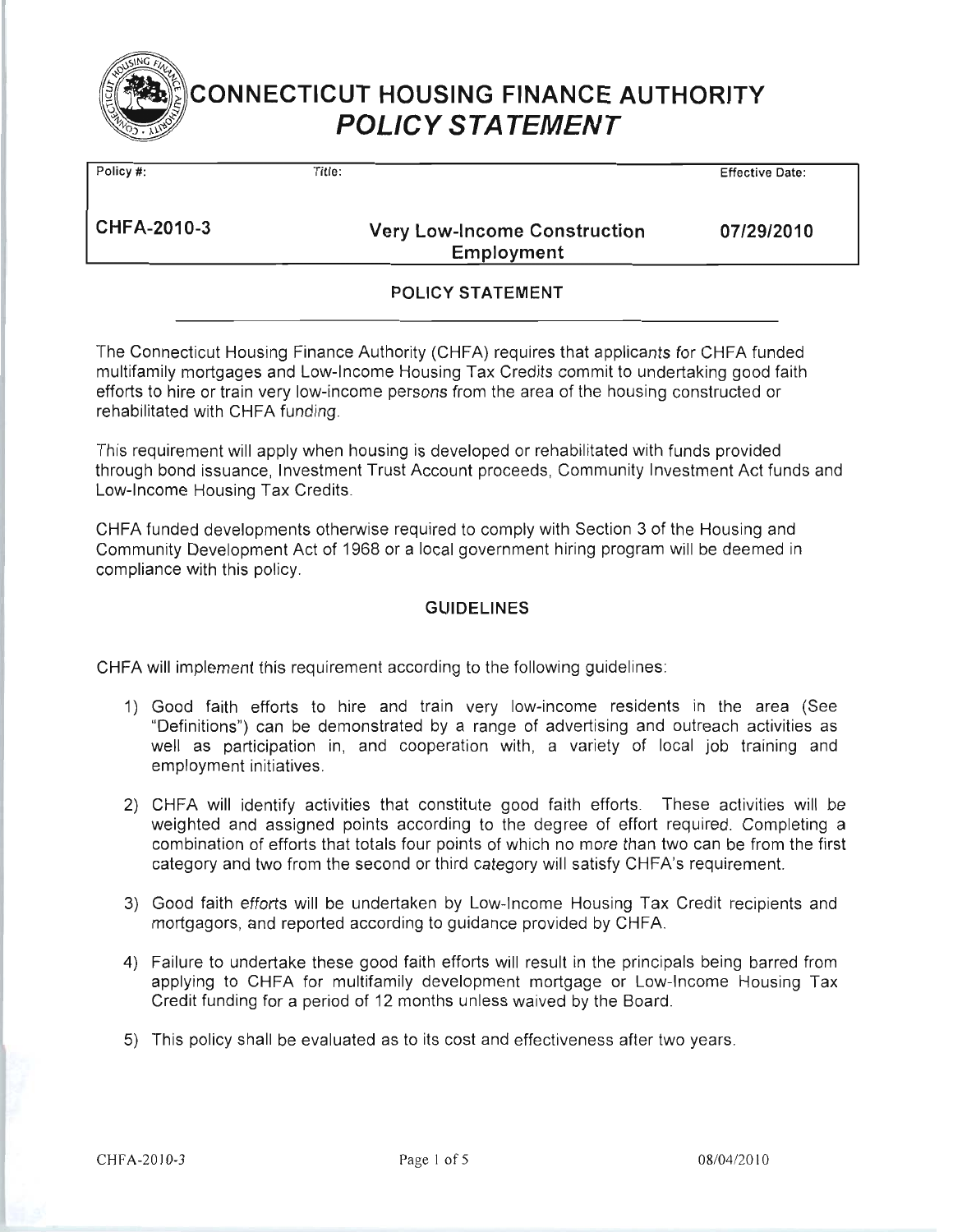

Policy #:

 $\overline{\mathsf{Title}}$ 

**Effective Date:** 

CHFA-2010-3

**Very Low-Income Construction** Employment

07/29/2010

## BACKGROUND AND STATEMENT OF NEED

The construction and rehabilitation of housing can present opportunities for the hiring and training of very low-income persons. These opportunities can provide very low-income individuals with needed income as well as transferable skills and experience necessary for future employment. Like affordable housing itself, therefore, employment of very low-income area residents can enable individuals and families to become financially stable and secure.

Federal housing assistance programs, such as Public Housing, HOPE VI Public Housing Redevelopment, the HOME Investment Partnership and the Community Development Block Grant programs are subject to Section 3 of the Housing and Community Development Act of 1968. This program requires housing development funded through these programs to meet specific goals for contracting, hiring and training of very low-income persons. Over the past two years 7 of 15 recipients of Low-Income Housing Tax Credits have received HOME program funds subject to Section 3. The 2010 Qualified Allocation Plan provides points to applicants for job training programs in the building trades during development, and for contracting with a Section 3 qualified business.

Local governments that have made a financial contribution or tax/regulatory concession to a particular development may sometimes condition such assistance on the applicants hiring local residents in the construction and rehabilitation activity funded. Typically this is done on a case-bycase basis. Hartford and Bridgeport have from time to time made such hiring a condition of assisting development projects.

## **IMPLEMENTATION & RESPONSIBLE DEPARTMENTS**

CHFA will amend its Low-Income Housing Tax Credit Qualifying Allocation Plan to make compliance with this policy a threshold criterion to apply for Low-Income Housing Tax Credits and CHFA multifamily mortgage funding.

CHFA will develop program documentation, guidance and technical assistance to support development teams in their good faith efforts to comply with this policy, including links to job training programs and agencies that can provide "employment ready" persons in the building and related trades.

CHFA will develop reporting requirements to document the efforts of development teams to comply with this policy as well as the persons hired as a result of good faith efforts.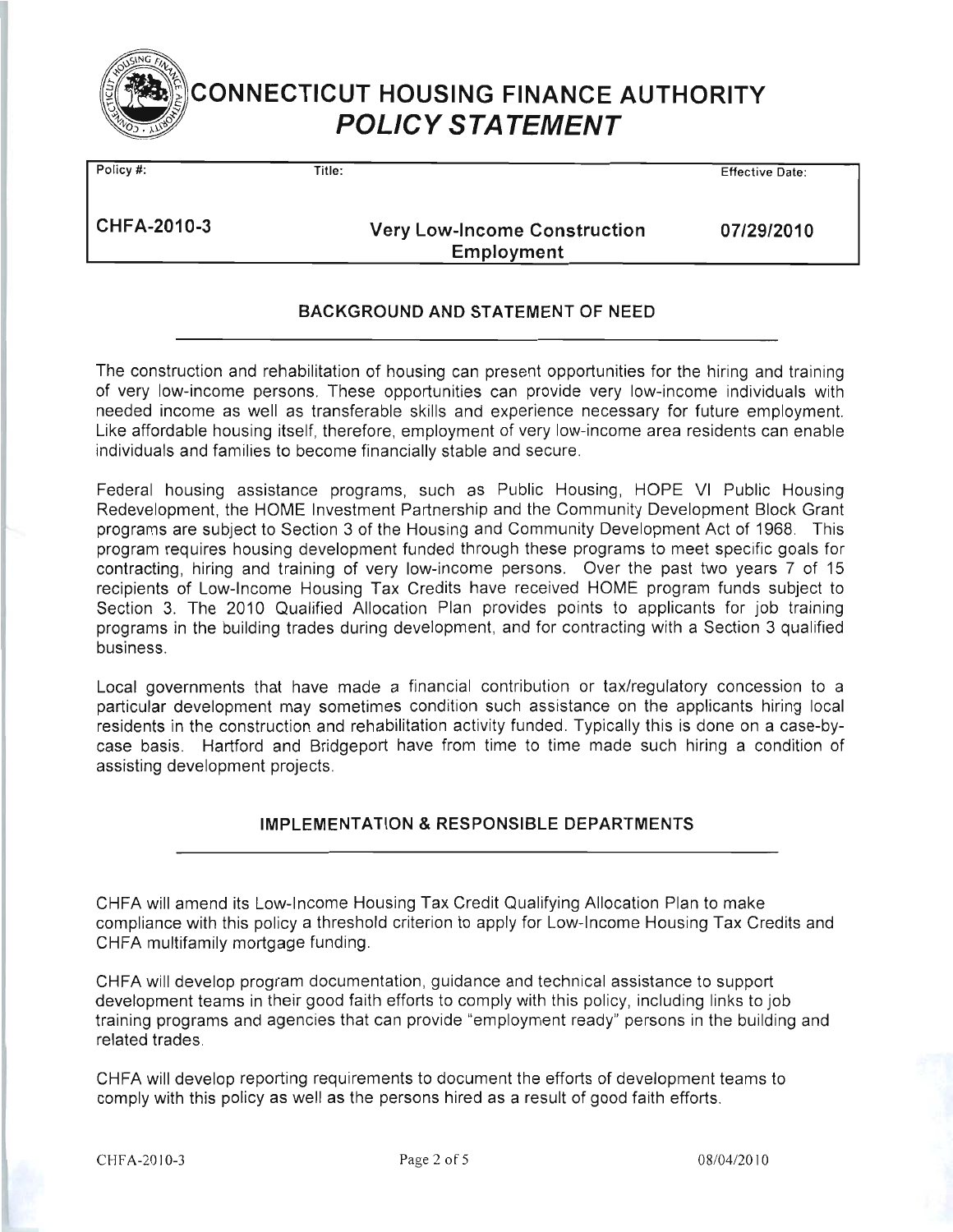

| Policy #:   | Title:                                            | <b>Effective Date:</b> |
|-------------|---------------------------------------------------|------------------------|
| CHFA-2010-3 | <b>Very Low-Income Construction</b><br>Employment | 07/29/2010             |

Responsible Department: Multifamily Housing Development Programs

Responsible Position: Chief Housing Officer

## **RELATIONSHIP TO OTHER POLICIES AND GUIDELINES**

Low-Income Housing Tax Credit Qualified Allocation Plan CHFA Multifamily Housing Development Program guidelines and requirements CHFA lending programs financed through bond issuance, ITA proceeds, CIA funding or Low-Income Housing Tax Credits

## **DEFINITIONS**

"Very low-income residents" those qualified under Federal Section 3 of the Federal Housing and Community Development Act of 1968 as administered by the Department of Housing and Urban Development.

"Area" the Metropolitan statistical area in which the housing development is located.

"Good faith efforts" are those actions identified by CHFA in Attachment A to this policy or other similar activity accepted by CHFA.

### **Board Approval**

Date of Board Approval: **Effective Date:** 

↙ Signed:

Timothy F. Bannon **CHFA President-Executive Director** 

July 29, 2010 July 29, 2010

CHFA-2010-3

Page 3 of 5

08/04/2010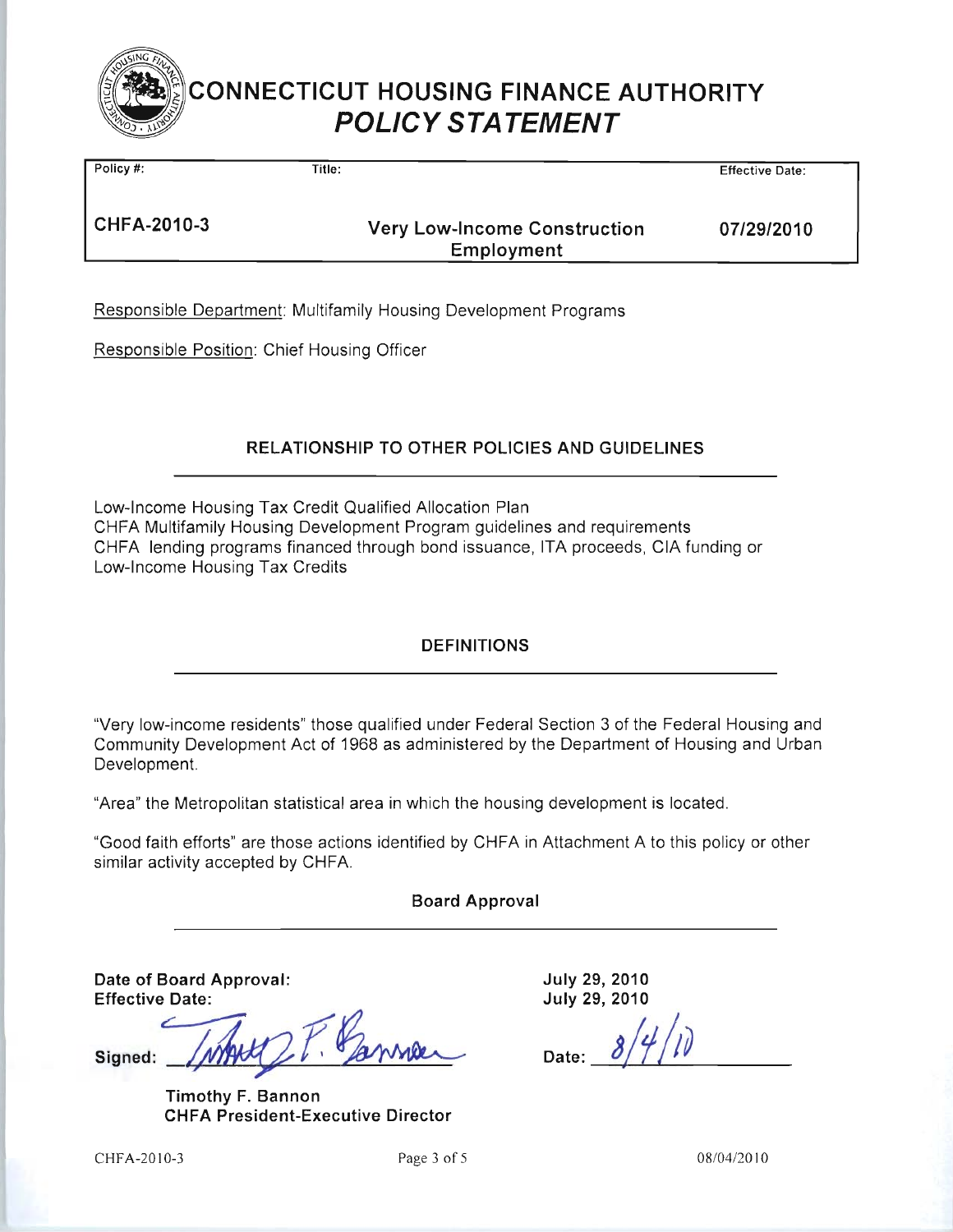

Policy #: Title:

**Effective Date:** 

CHFA-2010-3

**Very Low-Income Construction** Employment

07/29/2010

# **CHFA Very Low Income Construction Employment Policy**

# **Examples Of Efforts To Offer Training and Employment Opportunities To Very Low-Income Persons**

(Undertaking activities totaling 4 points of which no more than 2 points can be from the first category (1 Point category) and two from the second (2 Point category) or third category (3 Point category) complies with CHFA's Requirement)

### 1 Point

- Advertising training and employment positions by distributing and posting flyers (that identify the positions to be filled, the qualifications required and where to obtain additional information about the application process) to every occupied dwelling unit, common areas, or other prominent areas in the housing development or developments.
- Contacting resident councils, resident management corporations, or other resident organizations, where they exist, in the housing development or developments and community organizations in the neighborhood, to request the assistance of these organizations in notifying residents of the training and employment positions to be filled.
- Consulting with state and local agencies administering training programs funded through Workforce Investment Act (WIA) or Jobs First Employment Services (JFES), probation and parole agencies, unemployment compensation programs, community organizations and other officials or organizations to assist with recruiting very low-income residents.
- Advertising the jobs to be filled through the local media, such as community television networks, newspapers of general circulation, and radio advertising.

### 2 Points

- Sponsoring (scheduling, advertising, financing or providing in-kind services) a job informational meeting to be conducted by the owner, developer or contractors at a location in the housing development or local neighborhood.
- Arranging assistance in conducting job interviews and completing job applications for residents of the housing developments or developments, and in the neighborhood or area in which the development is located.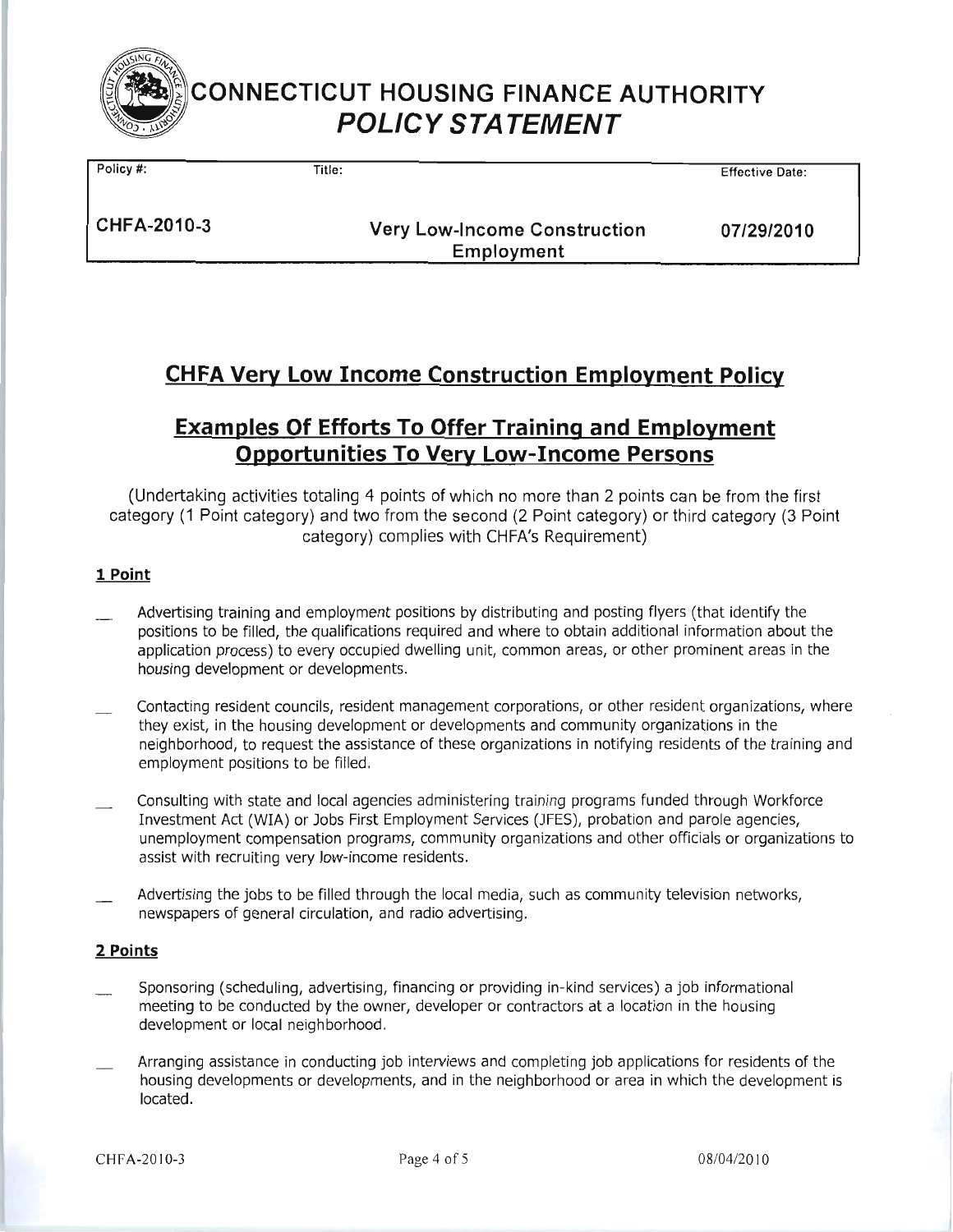

Policy #:  $\overline{\mathsf{Title}}$ Effective Date: CHFA-2010-3 **Very Low-Income Construction** 07/29/2010 Employment Arranging for a location in the housing development or developments where very low-income persons reside or the neighborhood of the development, where job applications may be delivered to and collected by a recipient or contractor representative or representatives.

- Contacting agencies administering HUD Youthbuild programs, and requesting their assistance in recruiting HUD Youthbuild programs participants.
- Employing a job coordinator or contracting with a business that is licensed in the field of job placement that will undertake, on behalf of the developer, owner or contractors, the efforts to match eligible and qualified very low-income residents with the training and employment positions that the developer, owner or contractors intend to fill.
- Where there are more qualified very low-income residents than there are positions to be filled, maintaining a file of eligible qualified low-income residents for future employment positions.
- Undertaking job counseling, education and related programs in association with local educational institutions.
- Undertaking such continued job training efforts as may be necessary to ensure the continued employment of very low-income residents previously hired for employment opportunities.
- After selection of bidders, but prior to contract execution, incorporating into the contract negotiated provisions for a specific number of very low-income residents to be trained or employed.

#### 3 Points

- Entering into "first source" hiring agreements with organizations representing very low-income residents.
- Sponsoring or establishing employment and training program for other very low-income residents.
- Coordinating employment opportunities and training needs with the local Workforce Investment Board, Department of Labor or local CTWorks office.
- For a developer, owner or contractor, employing very low-income residents directly on either a permanent or a temporary basis to perform work generated by CHFA's funding.
- Subcontracting with a Section 3 certified or public housing resident owned business for a portion of the construction.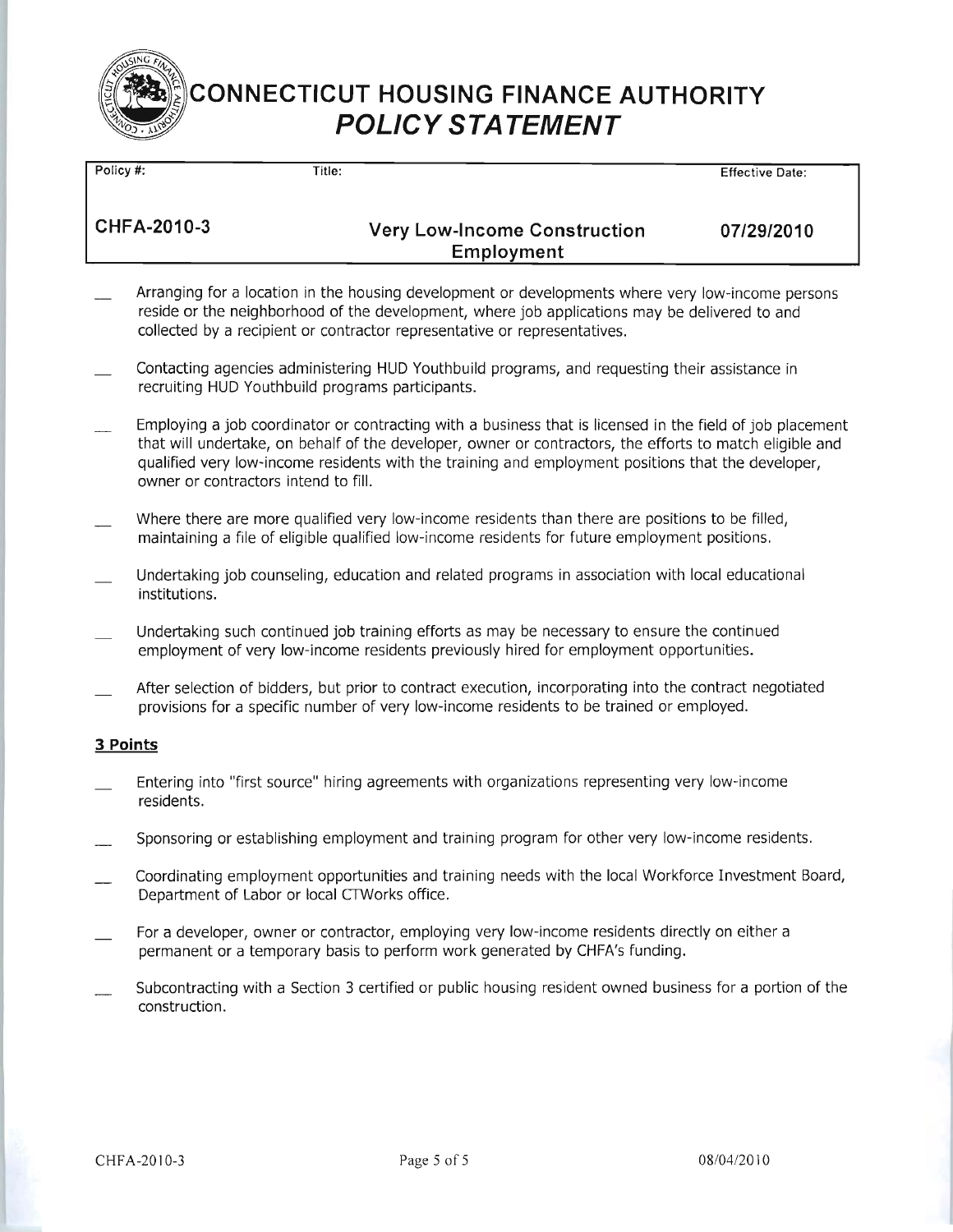## Section 3 Summary Report U.S. Department of Housing COMB Approval No: 2529-0043

Low – and Very Low-Income Persons

Economic Opportunities for and Urban Development (exp. 11/30/2010) The Community of the Community<br>
And Equal Opportunity<br>
And Equal Opportunity

Section back of page for Public Reporting Burden statement

| 1. Recipient Name & Address: (street, city, state, zip)                                                 |                             | 2. Federal Identification: (grant no.)                   |                                                                                        | 3. Total Amount of Award:                                              |                                      |  |  |
|---------------------------------------------------------------------------------------------------------|-----------------------------|----------------------------------------------------------|----------------------------------------------------------------------------------------|------------------------------------------------------------------------|--------------------------------------|--|--|
|                                                                                                         |                             | 4. Contact Person                                        |                                                                                        | 5. Phone: (Include area code)                                          |                                      |  |  |
|                                                                                                         |                             | 6. Length of Grant:                                      |                                                                                        | 7. Reporting Period:                                                   |                                      |  |  |
| 8. Date Report Submitted:                                                                               |                             | 9. Program Code:                                         | (Use separate sheet<br>for each program code)                                          | 10. Program Name:                                                      |                                      |  |  |
| Part I: Employment and Training (** Columns B, C and F are mandatory fields. Include New Hires in E &F) |                             |                                                          |                                                                                        |                                                                        |                                      |  |  |
| Α<br>Job Category                                                                                       | B<br>Number of<br>New Hires | С<br>Number of New<br>Hires that are<br>Sec. 3 Residents | D<br>% of Aggregate Number<br>of Staff Hours of New Hires<br>that are Sec. 3 Residents | Ε<br>% of Total Staff Hours<br>for Section 3 Employees<br>and Trainees | F<br>Number of Section 3<br>Trainees |  |  |
| Professionals                                                                                           |                             |                                                          |                                                                                        |                                                                        |                                      |  |  |
| Technicians                                                                                             |                             |                                                          |                                                                                        |                                                                        |                                      |  |  |
| Office/Clerical                                                                                         |                             |                                                          |                                                                                        |                                                                        |                                      |  |  |
| Construction by Trade (List)<br>Trade                                                                   |                             |                                                          |                                                                                        |                                                                        |                                      |  |  |
| Trade                                                                                                   |                             |                                                          |                                                                                        |                                                                        |                                      |  |  |
| Trade                                                                                                   |                             |                                                          |                                                                                        |                                                                        |                                      |  |  |
| Trade                                                                                                   |                             |                                                          |                                                                                        |                                                                        |                                      |  |  |
| Trade                                                                                                   |                             |                                                          |                                                                                        |                                                                        |                                      |  |  |
| Other (List)                                                                                            |                             |                                                          |                                                                                        |                                                                        |                                      |  |  |
|                                                                                                         |                             |                                                          |                                                                                        |                                                                        |                                      |  |  |
|                                                                                                         |                             |                                                          |                                                                                        |                                                                        |                                      |  |  |
|                                                                                                         |                             |                                                          |                                                                                        |                                                                        |                                      |  |  |
|                                                                                                         |                             |                                                          |                                                                                        |                                                                        |                                      |  |  |
|                                                                                                         |                             |                                                          |                                                                                        |                                                                        |                                      |  |  |
|                                                                                                         |                             |                                                          |                                                                                        |                                                                        |                                      |  |  |
|                                                                                                         |                             |                                                          |                                                                                        |                                                                        |                                      |  |  |
|                                                                                                         |                             |                                                          |                                                                                        |                                                                        |                                      |  |  |
|                                                                                                         |                             |                                                          |                                                                                        |                                                                        |                                      |  |  |
|                                                                                                         |                             |                                                          |                                                                                        |                                                                        |                                      |  |  |
|                                                                                                         |                             |                                                          |                                                                                        |                                                                        |                                      |  |  |
| Total                                                                                                   |                             |                                                          |                                                                                        |                                                                        |                                      |  |  |

\* Program Codes  $A = Deulic/Indian Housing$ <br>  $A = Development$ ,  $B = Operation$ <br>  $D = HOME$ <br>  $D = HOME$ <br>  $E = HOME$ <br>  $E = HOME$ <br>  $E = HOME$ <br>  $E = HOME$ <br>  $E = HOME$ <br>  $E = HOME$ <br>  $E = HOME$ <br>  $E = HOME$ <br>  $E = HOME$ <br>  $E = HOME$ <br>  $E = HOME$ <br>  $E = HOME$ <br>  $E = HOME$ <br>  $E = HOME$ <br>  $F = HOME$ <br>  $F = HOME$ <br>  $F = HOME$ <br>  $F =$ 1 = Flexible Subsidy A = Development, 5 = HOME 9 = Other CD Programs<br>B = DDE State Administered 6 = HOME State Administered 10 = Other Housing Progra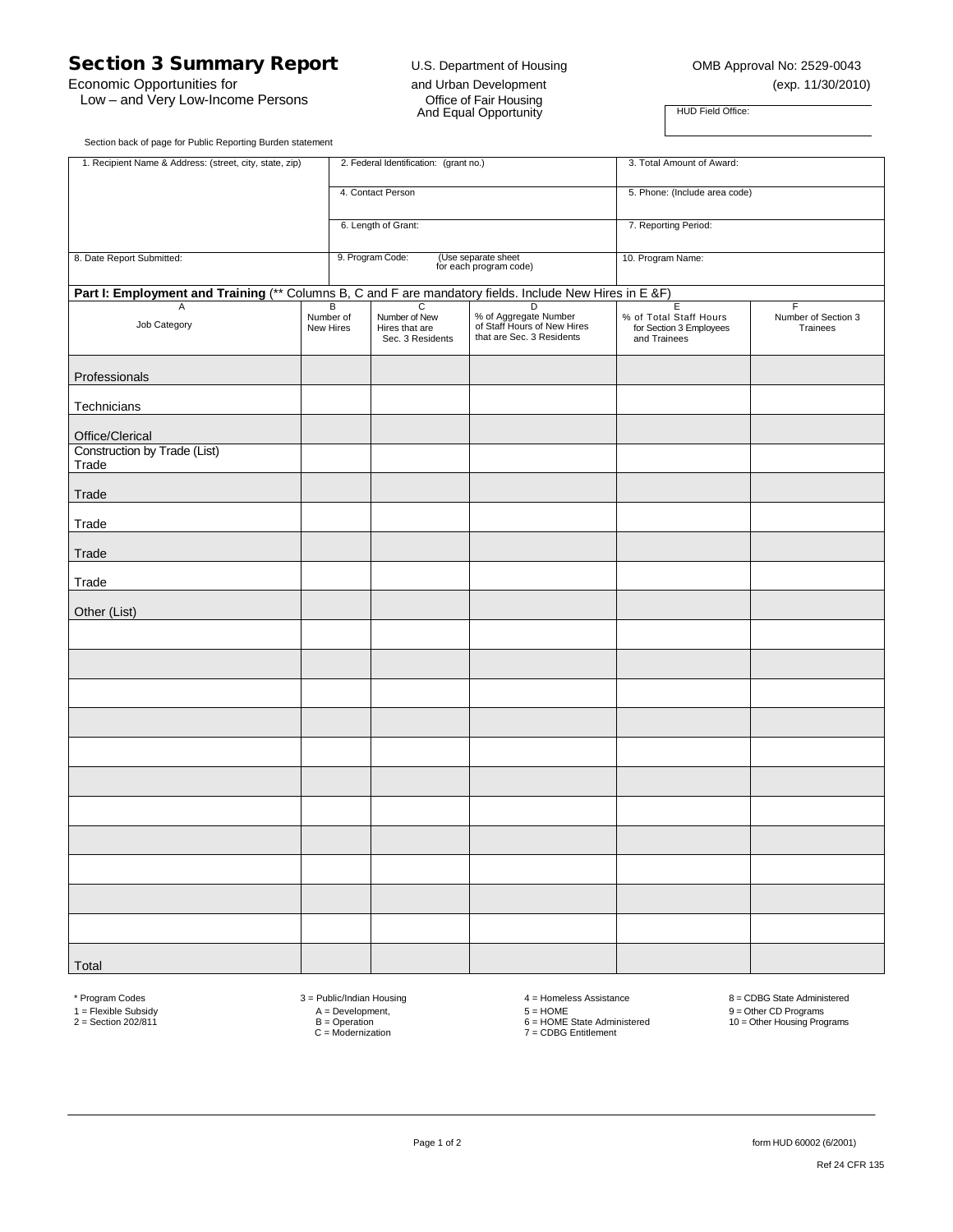#### **Part II: Contracts Awarded**

| 1. Construction Contracts:                                                               |    |    |      |
|------------------------------------------------------------------------------------------|----|----|------|
| A. Total dollar amount of all contracts awarded on the project                           | \$ |    |      |
| B. Total dollar amount of contracts awarded to Section 3 businesses                      | \$ |    |      |
| Percentage of the total dollar amount that was awarded to Section 3 businesses<br>C.     | D. |    | $\%$ |
| E. Total number of Section 3 businesses receiving contracts                              | F. | G. |      |
| 2. Non-Construction Contracts:                                                           |    |    |      |
| A. Total dollar amount all non-construction contracts awarded on the<br>project/activity | \$ |    |      |
| B. Total dollar amount of non-construction contracts awarded to Section 3<br>businesses  | \$ |    |      |
| Percentage of the total dollar amount that was awarded to Section 3<br>C.<br>businesses  |    |    | $\%$ |
| Total number of Section 3 businesses receiving non-construction contracts<br>D.          |    |    |      |

#### **Part III: Summary**

Indicate the efforts made to direct the employment and other economic opportunities generated by HUD financial assistance for housing and community development programs, to the greatest extent feasible, toward low-and very low-income persons, particularly those who are recipients of government assistance for housing. (Check all that apply.)

Attempted to recruit low-income residents through: local advertising media, signs prominently displayed at the project site, contracts with the community organizations and public or private agencies operating within the metropolitan area (or nonmetropolitan county) in which the Section 3 covered program or project is located, or similar methods.

Participated in a HUD program or other program which promotes the training or employment of Section 3 residents.

Participated in a HUD program or other program which promotes the award of contracts to business concerns which meet the definition of Section 3 business concerns.

\_\_\_\_\_ Coordinated with Youthbuild Programs administered in the metropolitan area in which the Section 3 covered project is located. Other; describe below.

Public reporting for this collection of information is estimated to average 2 hours per response, including the time for reviewing instructions, searching existing data sources, gathering and maintaining the data needed, and completing and reviewing the collection of information. This agency may not collect this information, and you are not required to complete this form, unless it displays a currently valid OMB number.

Section 3 of the Housing and Urban Development Act of 1968, as amended, 12 U.S.C. 1701u, mandates that the Department ensures that employment and other economic opportunities generated by its housing and community development assistance programs are directed toward low- and very-low income persons, particularly those who are recipients of government assistance housing. The regulations are found at 24 CFR Part 135. The information will be used by the Department to monitor program recipients' compliance with Section 3, to assess the results of the Department's efforts to meet the statutory objectives of Section 3, to prepare reports to Congress, and by recipients as self-monitoring tool. The data is entered into a database and will be analyzed and distributed. The collection of information involves recipients receiving Federal financial assistance for housing and community development programs covered by Section 3. The information will be collected annually to assist HUD in meeting its reporting requirements under Section 808(e)(6) of the Fair Housing Act and Section 916 of the HCDA of 1992. An assurance of confidentiality is not applicable to this form. The Privacy Act of 1974 and OMB Circular A-1 08 are not applicable. The reporting requirements do not contain sensitive questions. Data is cumulative; personal identifying information is not included.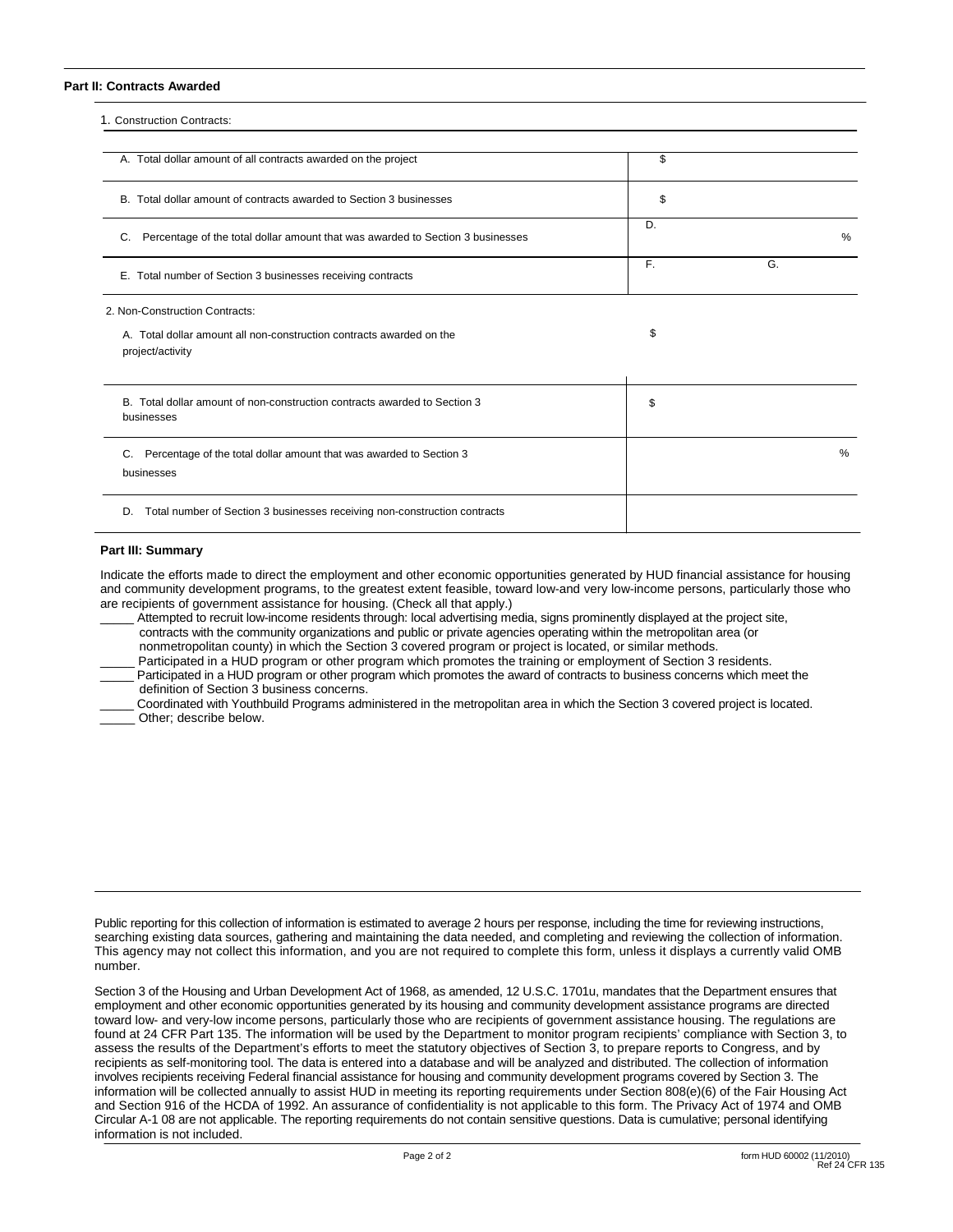#### Form HUD-60002, **Section 3 Summary Report, Economic Opportunities for Low- and Very Low-Income Persons.**

**Instructions:** This form is to be used to report annual accomplishments regarding employment and other economic opportunities provided to low- and very low-income persons under Section 3 of the Housing and Urban Development Act of 1968. The Section 3 regulations apply to any *public and Indian housing programs* that receive: (1) development assistance pursuant to Section 5 of the U.S. Housing Act of 1937; (2) operating assistance pursuant to Section 9 of the U.S. Housing Act of 1937; or (3) modernization grants pursuant to Section 14 of the U.S. Housing Act of 1937 and to **recipients of housing and community development assistance in excess of \$200,000** expended for: (1) housing rehabilitation (including reduction and abatement of lead-based paint hazards); (2) housing construction; or (3) other public construction projects; and to *contracts and subcontracts in excess of \$100,000*  awarded in connection with the Section-3-covered activity.

Form HUD-60002 has three parts, which are to be completed for all programs covered by Section 3. Part I relates to *employment and training.* The recipient has the option to determine numerical employment/training goals either on the basis of the number of hours worked by new hires (columns B, D, E and F). Part II of the form relates to *contracting,* and Part III summarizes recipients' *efforts* to comply with Section 3.

Recipients or contractors subject to Section 3 requirements must maintain appropriate documentation to establish that HUD financial assistance for housing and community development programs were directed toward low- and very low-income persons.\* A recipient of Section 3 covered assistance shall submit one copy of this report to HUD Headquarters, Office of Fair Housing and Equal Opportunity. Where the program providing assistance requires an annual performance report, this Section 3 report is to be submitted at the same time the program performance report is submitted. Where an annual performance report is not required, this Section 3 report is to be submitted by January 10 and, if the project ends before December 31, within 10 days of project completion. *Only Prime Recipients are required to report to HUD. The report must include accomplishments of all recipients and their Section 3 covered contractors and subcontractors.*

HUD Field Office: Enter the Field Office name .

- 1. Recipient: Enter the name and address of the recipient submitting this report.
- 2. Federal Identification: Enter the number that appears on the award form (with dashes). The award may be a grant, cooperative agreement or contract.
- 3. Dollar Amount of Award: Enter the dollar amount, rounded to the nearest dollar, received by the recipient.
- 4 & 5. Contact Person/Phone: Enter the name and telephone number of the person with knowledge of the award and the recipient's implementation of Section 3.
- 6. Reporting Period: Indicate the time period (months and year) this report covers.
- 7. Date Report Submitted: Enter the appropriate date.

Submit one (1) copy of this report to the HUD Headquarters Office of Fair Housing and Equal Opportunity, at the same time the performance report is submitted to the program office. The Section 3 report is submitted by January 10. Include only contracts executed during the period specified in item 8. PHAs/IHAs are to report all contracts/subcontracts.

\* The terms "low-income persons" and very low-income persons" have the same meanings given the terms in section 3 (b) (2) of the United States Housing Act of 1937. *Low-income persons* mean families (including single persons) whose incomes do not exceed 80 percent of the median income for the area, as determined by the Secretary, with adjustments for smaller and larger families, except that

- 8. Program Code: Enter the appropriate program code as listed at the bottom of the page.
- 9. Program Name: Enter the name of HUD Program corresponding with the "Program Code" in number 8.

#### **Part I: Employment and Training Opportunities**

**Column A:** Contains various job categories. Professionals are defined as people who have special knowledge of an occupation (i.e. supervisors, architects, surveyors, planners, and computer programmers). For construction positions, list each trade and provide data in columns B through F for each trade where persons were employed. The category of "Other" includes occupations such as service workers.

**Column B: (Mandatory Field)** Enter the number of new hires for each category of workers identified in **Column A** in connection with this award. New hire refers to a person who is not on the contractor's or recipient's payroll for employment at the time of selection for the Section 3 covered award or at the time of receipt of Section 3 covered assistance.

**Column C: (Mandatory Field)** Enter the number of Section 3 new hires for each category of workers identified in **Column A** in connection with this award. Section 3 new hire refers to a Section 3 resident who is not on the contractor's or recipient's payroll for employment at the time of selection for the Section 3 covered award or at the time of receipt of Section 3 covered assistance.

**Column D:** Enter the percentage of all the staff hours of new hires (Section 3 residents) in connection with this award.

**Column E:** Enter the percentage of the total staff hours worked for Section 3 employees and trainees (including new hires) connected with this award. Include staff hours for part-time and full-time positions.

**Column F: (Mandatory Field)** Enter the number of Section 3 residents that were trained in connection with this award. Part II: Contract Opportunities

**Block 1:** Construction Contracts

**Item A:** Enter the total dollar amount of all contracts awarded on the project/program.

**Item B:** Enter the total dollar amount of contracts connected with this project/program that were awarded to Section 3 businesses. **Item C:** Enter the percentage of the total dollar amount of contracts

connected with this project/program awarded to Section 3 businesses. **Item D:** Enter the number of Section 3 businesses receiving awards. **Block 2:** Non-Construction Contracts

**Item A:** Enter the total dollar amount of all contracts awarded on the project/program.

**Item B:** Enter the total dollar amount of contracts connected with this project awarded to Section 3 businesses.

**Item C:** Enter the percentage of the total dollar amount of contracts connected with this project/program awarded to Section 3 businesses. **Item D:** Enter the number of Section 3 businesses receiving awards. **Part III:** Summary of Efforts – Self -explanatory

The Secretary may establish income ceilings higher or lower than 80 percent of the median for the area on the basis of the Secretary's findings such that variations are necessary because of prevailing levels of construction costs or unusually high- or low-income families. *Very low-income persons* mean low-income families (including single persons) whose incomes do not exceed 50 percent of the median family income area, as determined by the Secretary with adjustments or smaller and larger families, except that the Secretary may establish income ceilings higher or lower than 50 percent of the median for the area on the basis of the Secretary's findings that such variations are necessary because of unusually high or low family incomes.